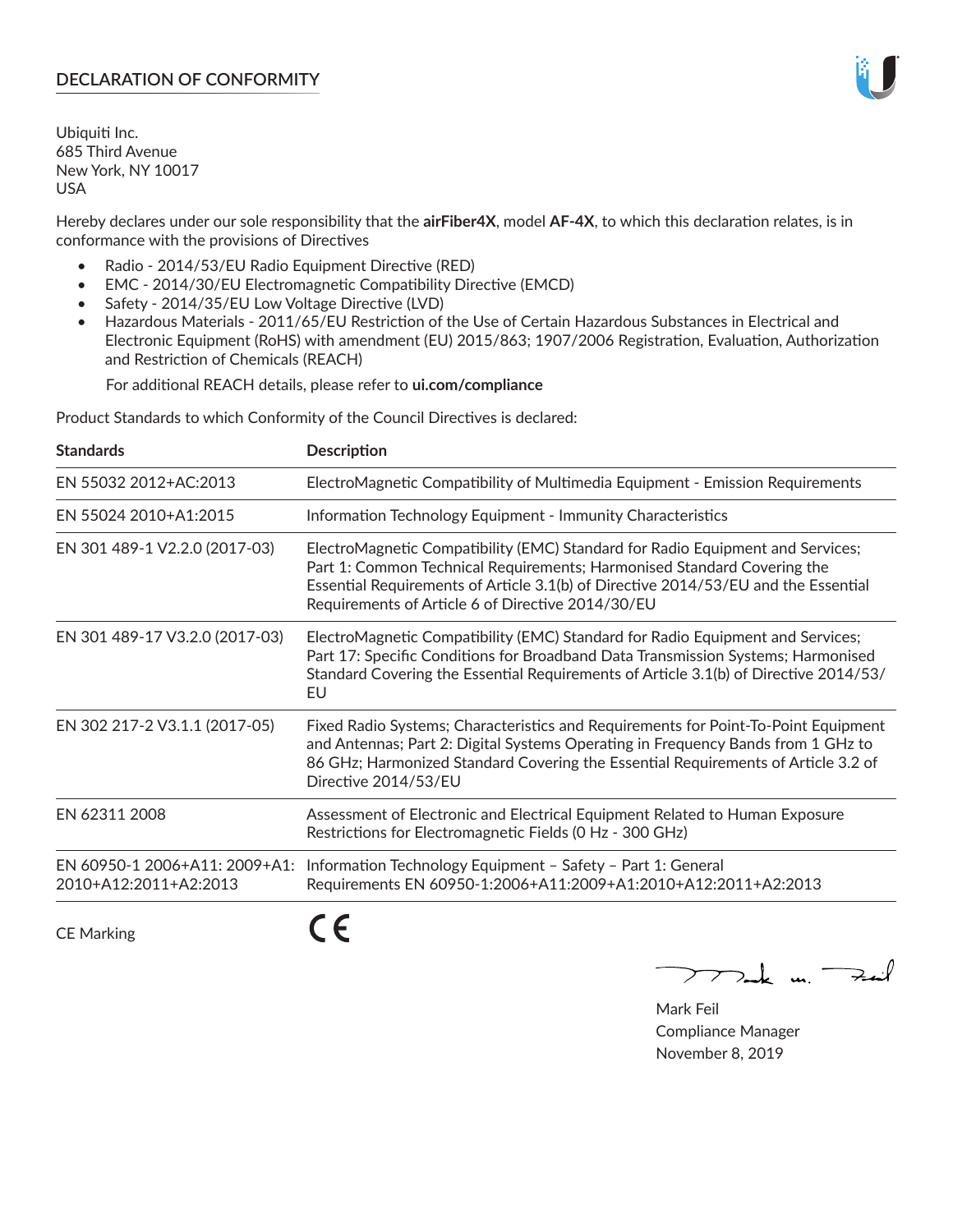# **DECLARATION OF CONFORMITY**



#### **български** [Bulgarian]

С настоящото Ubiquiti декларира, че това устройство AF-4X е в съответствие със съществените изисквания и други приложими разпоредби на Директиви 2014/53/EC, 2014/30/ЕС, 2014/35/ЕС.

#### **Hrvatski** [Croatian]

Ubiquiti ovim putem izjavljuje da je ovaj uređaj AF-4X sukladan osnovnim zahtjevima i ostalim bitnim odredbama Direktiva 2014/53/EU, 2014/30/EU, 2014/35/EU.

## **Čeština** [Czech]

Ubiquiti tímto prohlašuje, že toto AF-4X zařízení, je ve shodě se základními požadavky a dalšími příslušnými ustanoveními směrnic 2014/53/EU, 2014/30/EU, 2014/35/EU.

### **Dansk** [Danish]

Hermed, Ubiquiti, erklærer at denne AF-4X enhed, er i overensstemmelse med de væsentlige krav og øvrige relevante krav i direktiver 2014/53/EU, 2014/30/EU, 2014/35/EU.

### **Nederlands** [Dutch]

Hierbij verklaart Ubiquiti, dat deze AF-4X apparaat, in overeenstemming is met de essentiële eisen en de andere relevante bepalingen van richtlijnen 2014/53/EU, 2014/30/EU, 2014/35/EU.

#### **English**

Hereby, Ubiquiti, declares that this AF-4X device, is in compliance with the essential requirements and other relevant provisions of Directives 2014/53/EU, 2014/30/EU, 2014/35/EU.

### **Eesti keel** [Estonian]

Käesolevaga Ubiquiti kinnitab, et antud AF-4X seade, on vastavus olulistele nõuetele ja teistele asjakohastele sätetele direktiivide 2014/53/EL, 2014/30/EL, 2014/35/EL.

## **Suomi** [Finnish]

Täten Ubiquiti vakuuttaa, että tämä AF-4X laite, on yhdenmukainen olennaisten vaatimusten ja muiden sitä koskevien direktiivien 2014/53/EU, 2014/30/EU, 2014/35/EU.

## **Français** [French]

Par la présente Ubiquiti déclare que l'appareil AF-4X, est conforme aux exigences essentielles et aux autres dispositions pertinentes des directives 2014/53/UE, 2014/30/UE, 2014/35/UE.

## **Deutsch** [German]

Hiermit erklärt Ubiquiti, dass sich dieses AF-4X Gerät, in Übereinstimmung mit den grundlegenden Anforderungen und den anderen relevanten Vorschriften der Richtlinien 2014/53/EU, 2014/30/EU, 2014/35/EU befindet.

#### **Ελληνικά** [Greek]

Δια του παρόντος, Ubiquiti, δηλώνει ότι αυτή η συσκευή AF-4X, είναι σε συμμόρφωση με τις βασικές απαιτήσεις και τις λοιπές σχετικές διατάξεις των οδηγιών 2014/53/EE, 2014/30/EE, 2014/35/EE.

#### **Magyar** [Hungarian]

Ezennel Ubiquiti kijelenti, hogy ez a AF-4X készülék megfelel az alapvető követelményeknek és más vonatkozó 2014/53/ EU, 2014/30/EU, 2014/35/EU irányelvek rendelkezéseit.

## **Íslenska** [Icelandic]

Hér, Ubiquiti, því yfir að þetta AF-4X tæki er í samræmi við grunnkröfur og önnur viðeigandi ákvæði tilskipana 2014/53/ ESB, 2014/30/ESB, 2014/35/ESB.

#### **Italiano** [Italian]

Con la presente, Ubiquiti, dichiara che questo dispositivo AF-4X, è conforme ai requisiti essenziali ed alle altre disposizioni pertinenti delle direttive 2014/53/UE, 2014/30/UE, 2014/35/UE.